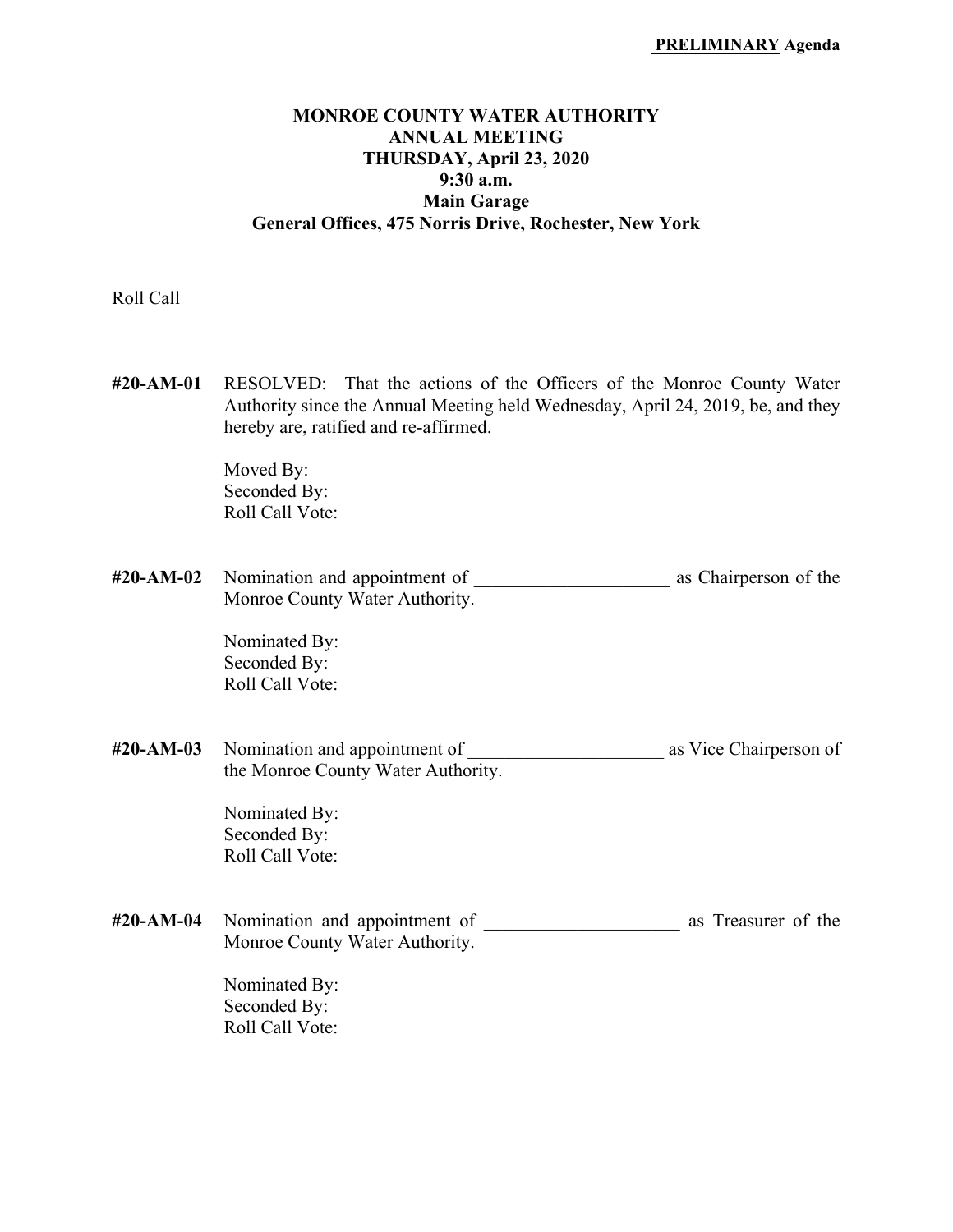**#20-AM-05** RESOLVED: That the following banks be, and they hereby are, designated depositories for Authority funds:

| Bank of America                       | Rochester, New York      |
|---------------------------------------|--------------------------|
|                                       |                          |
| The Bank of New York Mellon (Trustee) | Pittsburgh, Pennsylvania |
| The Bank of New York Mellon           |                          |
| (Third Party Custodian for Key Bank)  | New York, New York       |
| The Bank of New York Mellon           |                          |
| (Third Party Custodian for M&T Bank)  | New York, New York       |
|                                       |                          |
| M & T Bank                            | Rochester, New York      |
|                                       |                          |
| Key Bank                              | Albany, New York         |
|                                       |                          |
| JP Morgan Chase Bank                  | Rochester, New York      |
|                                       |                          |

 Moved By: Seconded By: Roll Call Vote:

**#20-AM-06** RESOLVED: In connection with both the re-appointment of M & T Bank as a designated depository bank pursuant to the foregoing resolution #20-AM-05 and a request from M & T Bank to modify the Authority's treasury management procedures and authorizations, the Authority adopts the resolutions set forth in the "RESOLVED" paragraphs numbered 1-10 on Attachment "A" hereto.

> Moved By: Seconded By: Roll Call Vote:

**#20-AM-07** RESOLVED: In connection with both the re-appointment of Key Bank as a designated depository bank pursuant to the foregoing resolution #20-AM-05 and a request from Key Bank to modify the Authority's treasury management procedures and authorizations, the Authority adopts the resolutions set forth in the "RESOLVED" paragraphs numbered 1-11 on Attachment "A" hereto.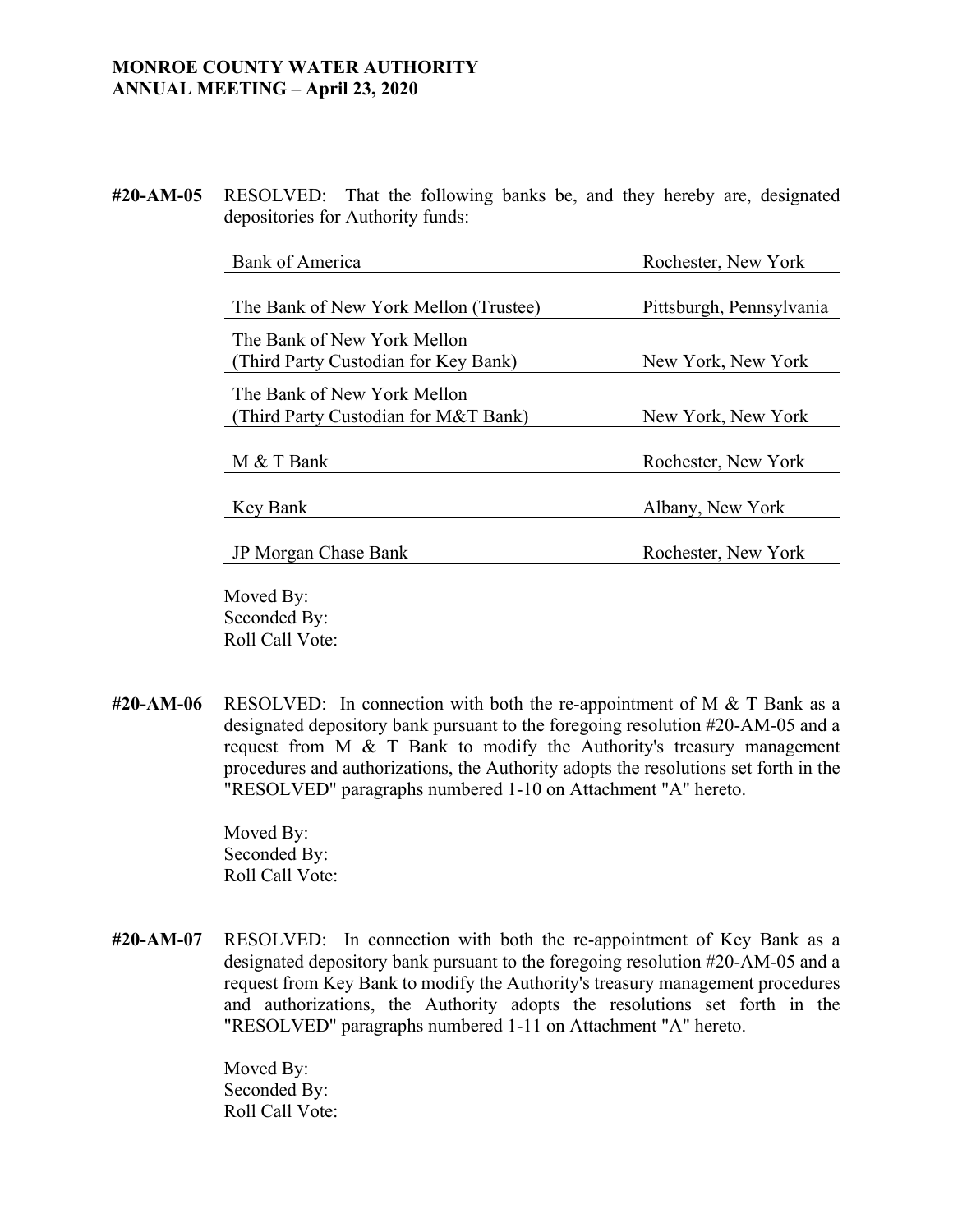**#20-AM-08** RESOLVED: In connection with both the re-appointment of JP Morgan Chase Bank as a designated depository bank pursuant to the foregoing resolution #20-AM-05 and a request from JP Morgan Chase Bank, NA and its affiliates to modify the Authority's treasury management authorizations, the Authority adopts the resolutions set forth in the paragraphs entitled "RESOLVED" on Attachment "A" hereto.

> Moved By: Seconded By: Roll Call Vote:

#20-AM-09 RESOLVED: That any one of the following: Chairperson of the Authority, Treasurer of the Authority, Nicholas A. Noce, Executive Director of the Authority, Larry M. Magguilli, Assistant to the Executive Director of the Authority, or Amy A. Molinari, Director of Finance & Business Services of the Authority, be, and they each hereby are, authorized to execute written consent on behalf of the Monroe County Water Authority for the withdrawal, substitution, or transfer of securities deposited or held in escrow to secure deposits of the Authority in depository banks as required by Section 1097 of the Public Authorities Law.

> Moved By: Seconded By: Roll Call Vote:

#20-AM-10 RESOLVED: That any one of the following: , Chairperson of the Authority, Treasurer of the Authority, Nicholas A. Noce, Executive Director of the Authority, Larry M. Magguilli, Assistant to the Executive Director of the Authority, or Amy A. Molinari, Director of Finance & Business Services of the Authority, be, and they each hereby are, authorized to sign all necessary requisitions and certifications pertaining to the payment, deposit, transfer, or other disposition of Authority funds as permitted by law, including funds in the hands of its Trustee under the Authority's Trust Indenture of October 1, 1991, as amended, and are designated as Authorized Officers pursuant to said Trust Indenture.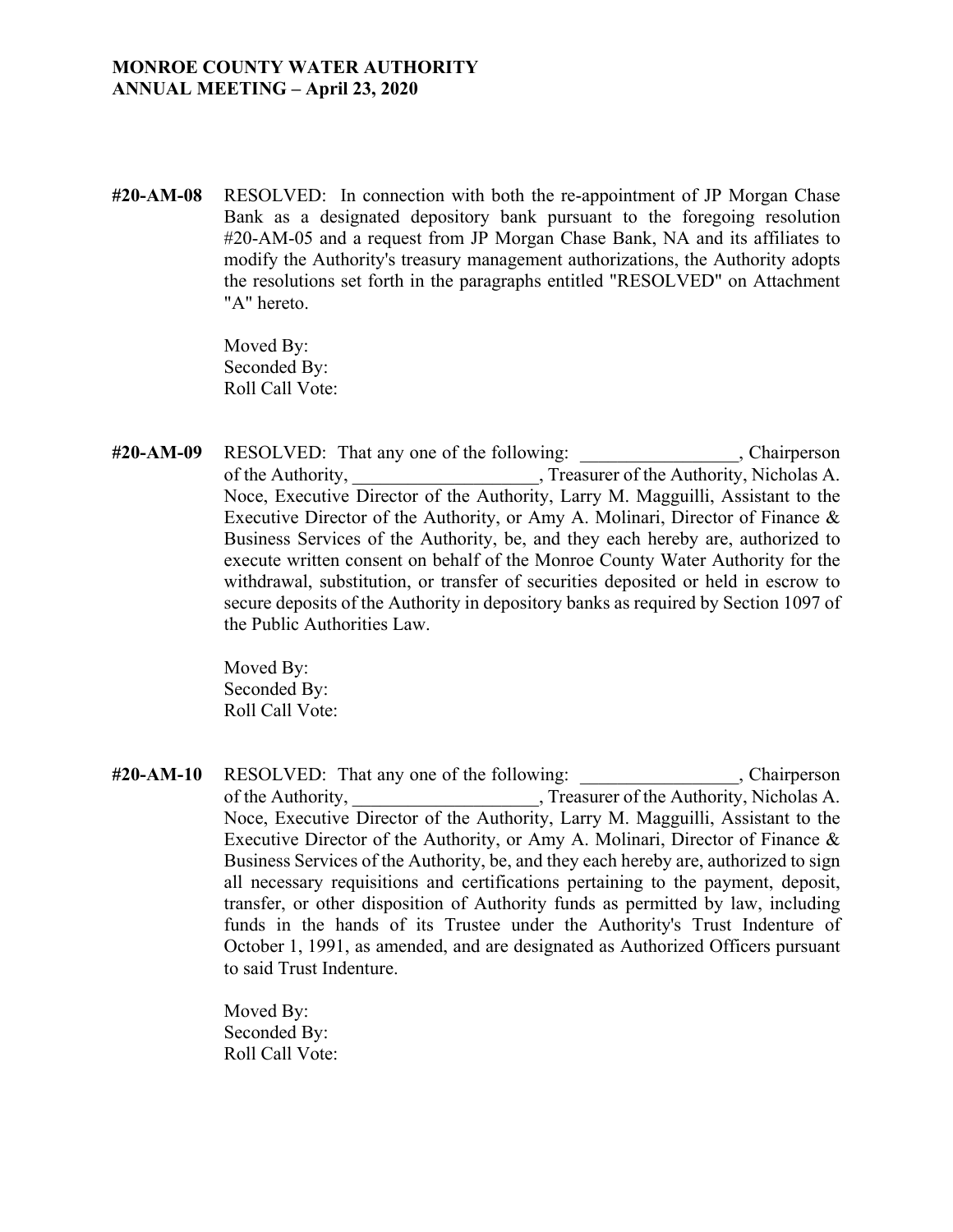#20-AM-11 RESOLVED: That any one of the following: , Chairperson of the Authority,  $\Box$ , Treasurer of the Authority, Nicholas A. Noce, Executive Director of the Authority, Larry M. Magguilli, Assistant to the Executive Director of the Authority, or Amy A. Molinari, Director of Finance & Business Services of the Authority, or others so delegated by Amy A. Molinari, or Nicholas A. Noce, or Larry M. Magguilli from time to time and/or the Trustee, be, and they each hereby are, authorized to invest monies held in the Bond Fund, Construction Fund, New Construction Fund, and Capital Improvement Fund, pursuant to Sections 511 and 608, respectively, of the Authority's Trust Indenture.

> Moved By: Seconded By: Roll Call Vote:

**#20-AM-12** Upon recommendation of the Monroe County Water Authority's Governance Committee, the Board hereby approves the Authority's **Annual Statement of Investment Policy** for 2020.

> Moved By: Seconded By: Roll Call Vote:

**#20-AM-13** Appointment of **Members of the Authority's Standing Audit Committee** in accordance with the Monroe County Water Authority's By-Laws and Policy on Internal Controls and Financial Accountability. The following Members shall serve on this Committee:  $\blacksquare$ , Committee Chair;  $\Box$ , and  $\Box$ , and  $\Box$ 

> the Chairperson of the Authority serves as an Ex-Officio member of the Audit Committee pursuant to the Authority's By-Laws.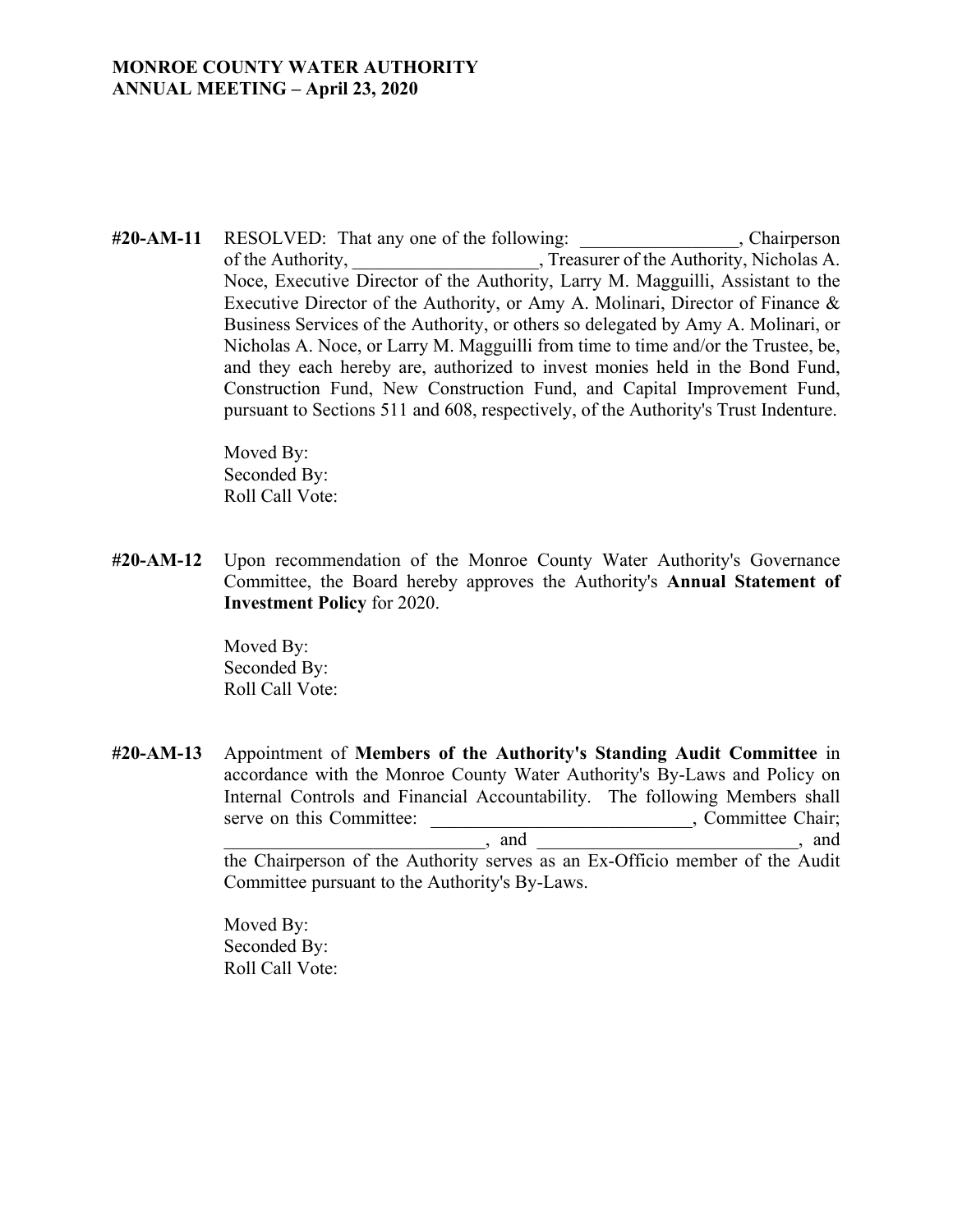**#20-AM-14** Appointment of **Members of the Authority's Standing Finance Committee** in accordance with the Monroe County Water Authority's By-Laws and Policy on Internal Controls and Financial Accountability. The following Members shall serve on this Committee: \_\_\_\_\_\_\_\_\_\_\_\_\_\_\_\_\_\_\_\_\_\_\_\_\_\_\_\_\_\_\_\_, Committee Chair;  $\qquad \qquad$ , and  $\qquad \qquad$ , and  $\qquad \qquad$ , and the Chairperson of the Authority serves as an Ex-Officio member of the Finance Committee pursuant to the Authority's By-Laws.

> Moved By: Seconded By: Roll Call Vote:

**#20-AM-15** Appointment of **Members of the Authority's Standing Governance Committee** in accordance with the Monroe County Water Authority's By-Laws. The following Members shall serve on this Committee: \_\_\_\_\_\_\_\_\_\_\_\_\_\_\_\_\_\_\_\_\_\_\_\_\_\_, Committee Chair; etc. and and all the same chairs and  $\Box$  and  $\Box$  and  $\Box$  and the same chains are  $\Box$ Chairperson of the Authority serves as an Ex-Officio member of the Governance Committee pursuant to the Authority's By-Laws.

> Moved By: Seconded By: Roll Call Vote:

**#20-AM-16** Appointment of Members of the **Authority's Standing Compensation Committee** in accordance with the Monroe County Water Authority's By-Laws. The following members shall serve on this Committee: Committee Chair; example, and the committee Chair;  $\blacksquare$ , and the set of  $\blacksquare$ Chairperson of the Authority serves as an Ex-Officio member of the Compensation Committee pursuant to the Authority's By-Laws.

> Moved By: Seconded By: Roll Call Vote:

- **#20-AM-17** The **Monroe County Water Authority Ethics Board**, as created pursuant to the Code of Ethics Policy, Article 4, shall be comprised of the following three (3) persons:
	- John Bringewatt, Chairman
	- John DiCaro
	- Christopher A. Schiano